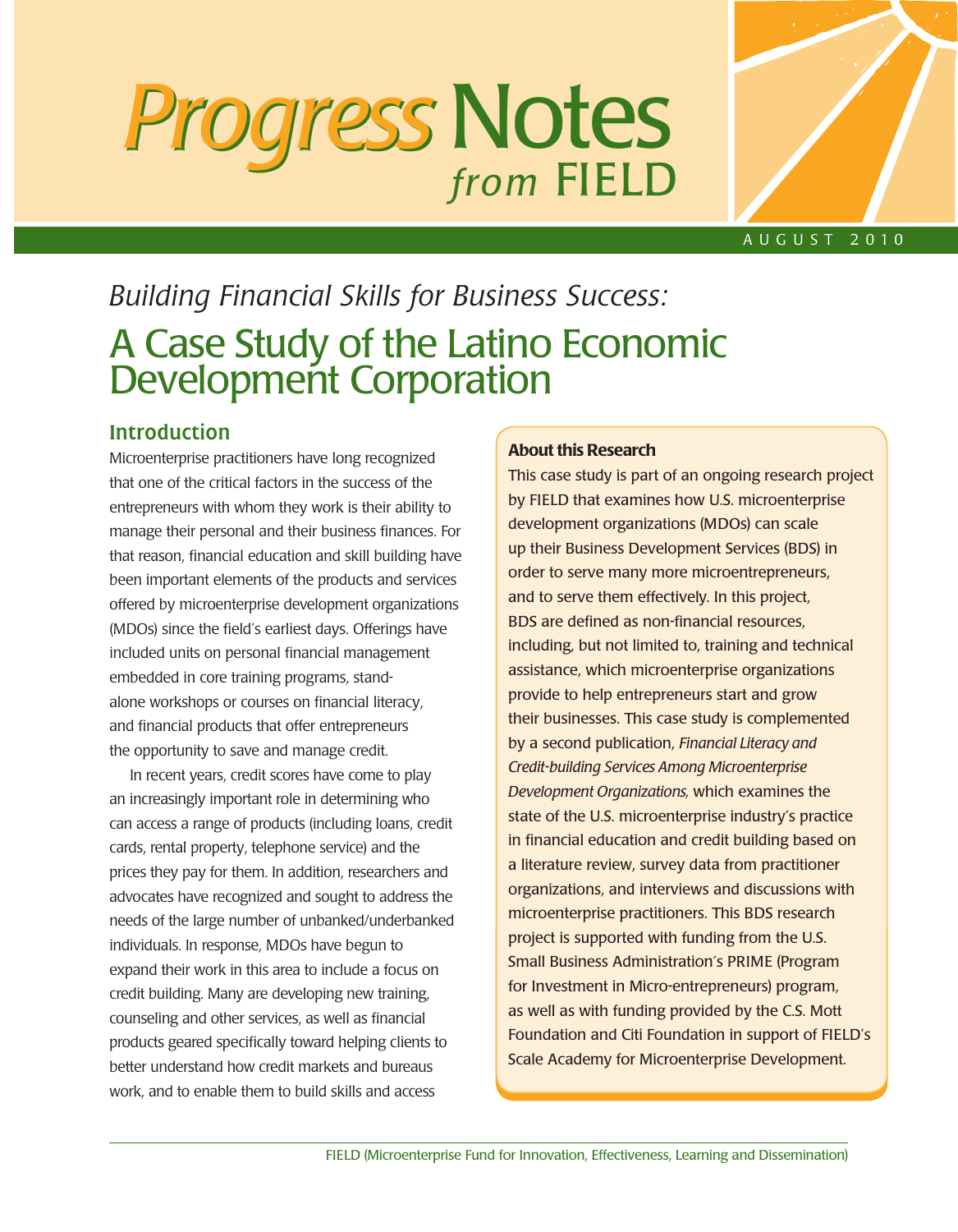credit that can, in turn, improve their credit profiles.

The expanding need to help individuals to build credit and access appropriate financial products offers a growth opportunity for microenterprise organizations, many of which have historically blended financial education and information with access to financial products. Financial education, and credit-building products and services, can be means of reaching out to individuals who are interested in or pursuing business ownership, but lack the financial acumen and track record to qualify for a microenterprise loan. They also can provide the means to build skills that can enhance the prospects for successful business ownership. However, as with any type of new product or service offering, MDOs must balance the benefits they offer against the costs involved – in terms of staff time, investments in building new capacity, and resources needed to track the outcomes and value of these services.

# Focus of this Case Study

This case study profiles an institution that has moved to make credit building and financial education centerpieces of its microenterprise programming. With its focus on a largely immigrant population, the Latino Economic Development Corporation (LEDC) recognized early on that its clients (and potential clients) needed to master basic financial skills and information, in order to formalize and grow their businesses. In recent years, however, as the organization sought to significantly scale its lending efforts, staff realized that poor credit and lack of basic financial management skills among its target group were major barriers to growth  $-$  for both the organization and its clients. They found that many clients seeking to borrow funds had outstanding credit issues, or simply lacked documentation of their business

income and expenses, that precluded them from receiving a loan. In response, the organization restructured its lending process to begin with a focus on the client's credit and to provide products and services that could address credit issues as the client worked toward building his or her business and securing a loan. With this new process and products has also come a decision to review the organization's entire set of financial education and credit-building strategies – not just those within its lending program – to determine how they can be strengthened and perhaps made more consistent.

# Context and Motivation

LEDC's work in the area of financial literacy and credit building flowed from its founding mission to support the economic inclusion of Latinos living in the Washington D.C. neighborhoods of Adams Morgan, Columbia Heights and Mount Pleasant. The institution was founded in 1991 in response to two precipitating events: the police shooting of a Central American immigrant and the bankruptcy of a Salvadoran savings circle, in which community residents lost an estimated \$1 million. In addition, at the time, only one financial institution  $-$  Bank of America – had a branch located in these neighborhoods.1 After riots broke out in response to the shooting incident, the U.S. Department of Justice and the D.C. government began to examine issues of economic access for Latinos, and a Hispanic Task Force was formed to promote wealth building. Out of the task force came the decision to create LEDC, which was started with seed funding from the District government and had a founding board comprised of civil rights activists and bankers. Its initial programmatic focus was on homeownership and advocacy.

Today the organization targets Hispanics throughout the greater D.C. area (including

<sup>1</sup> Today, although there are many banks located in Adams Morgan, there are only one bank and one credit union in Mount Pleasant.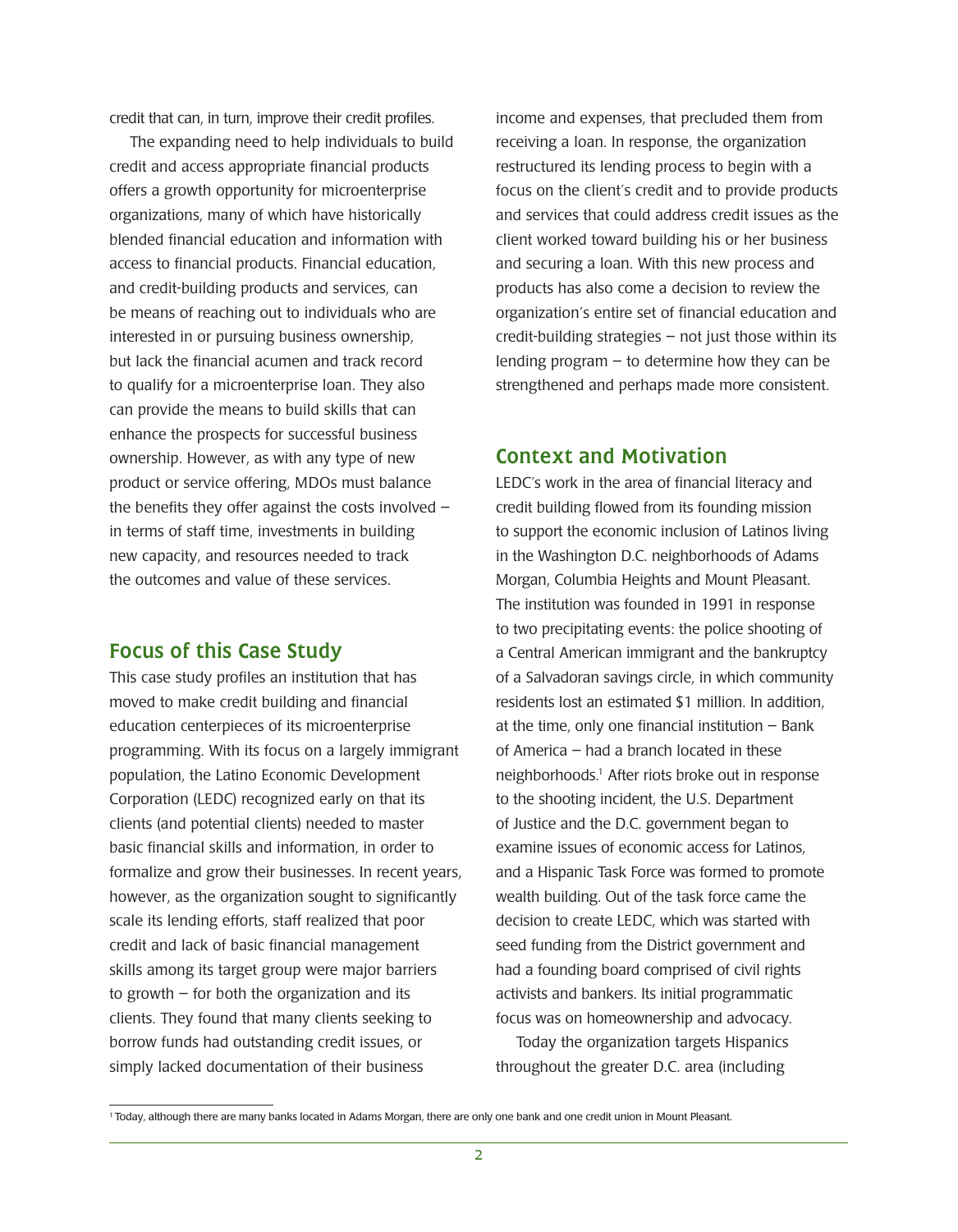Northern Virginia and Maryland), and it added small business programs in the late 1990s and facade improvement and affordable housing preservation programs in the mid-2000s. However, although LEDC's service area and programs have grown since its founding, its core mission of wealth building remains. Similarly, the organization continues to engage in and support advocacy on issues such as tenant rights and affordable housing, and still describes itself as a community-based development organization. With its longstanding foci on homeownership, financial inclusion, and business development, the issue of financial education and access to information is a natural component of the organization's work.

LEDC's work in microenterprise development began in 1997. The organization offered microenterprise loans, initially drawing its loan capital from a consortium of local lenders. LEDC became a U.S. Small Business Administration (SBA) Microloan Intermediary in 2006; this move lowered its cost of capital and provided the organization with the wherewithal to think about growing the lending program. In that same year, LEDC also began to offer a business training course aimed at individuals in the earliest stages of business exploration and development. The course uses a curriculum entitled "Primer Paso" that integrates personal financial skills, a credit review and budgeting in several of the modules, in addition to general business skill building, such as marketing, accounting and business planning.

# Using Financial Education and Credit Building to Grow Core Microenterprise Services

#### LEDC's Lending Process

In its earliest years, LEDC's microenterprise activities were fairly small in scale. Between 2004 and 2007, the organization served between 146 and 195 clients annually, and in its first decade of lending, disbursed no more than 16 and typically fewer than 10 loans per year. With the arrival of a new Director of Lending, who brought a strong focus on scale from his experience in international microfinance, LEDC began efforts to strengthen and grow its microlending program. This process had a number of steps, including:

- } Revising lending policies and procedures with the help of a consultant who was a former staff member at the U.S. Department of the Treasury's Community Development Financial Institutions (CDFI) Fund. This process involved developing a scoring mechanism for loans, revising policies related to portfolio management, and changing the underwriting process to allow for staff approval of some loans and to streamline processes for the loan committee.
- } Developing new marketing materials and a "Frequently Asked Questions" piece to improve outreach to and clarity for clients.
- } Securing a CDFI grant for \$500,000 that expanded its capital available for lending.

Due in part to staff's growing recognition of the credit challenges presented by loan applicants – and with assistance from external consultants – the organization added two additional offerings focused explicitly on credit building. LEDC's "Credi Start" loan is targeted to self-employed individuals who lack a credit history. The product is a six-month, \$500 loan offered to all individuals with proof of business ownership and a valid ID. With an interest rate of 14 percent and monthly payments of \$90, the loan provides an affordable entry point for those seeking to establish credit. In LEDC's experience, the no- or thin-credit profile customers who have received a Credi Start loan have increased their credit score from 0 or the low 500s to between 660 and 690.2 In addition, LEDC

<sup>&</sup>lt;sup>2</sup> LEDC will also be using a soft-pull inquiry service to complement its counseling services. This will allow the organization to track changes in the credit scores of counseled clients without placing an additional inquiry on the clients' credit report (which could impact the score).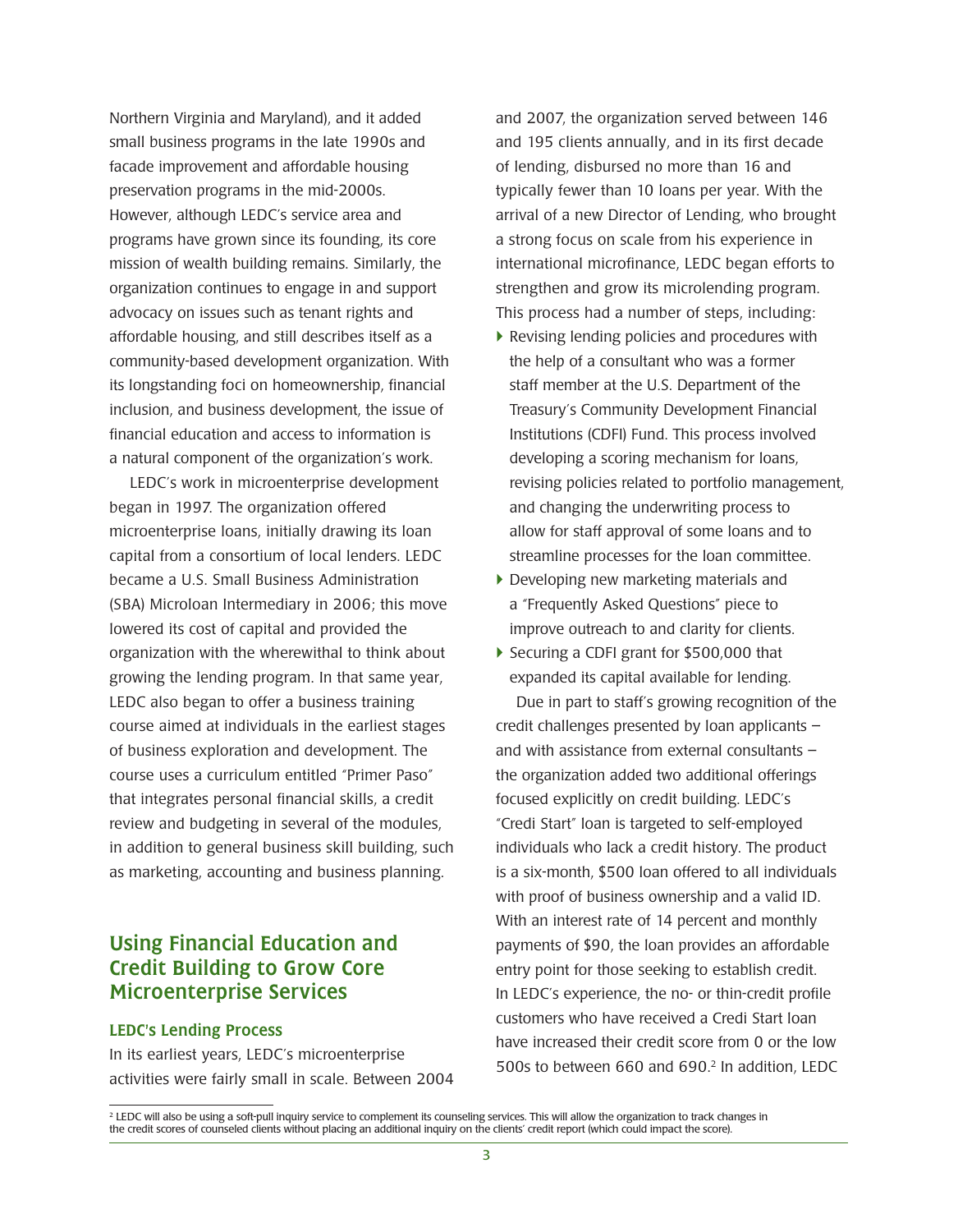began to report payment histories on all of its loans to two major credit bureaus through its membership in Credit Builders Alliance's (CBA) CBA Reporter.

Perhaps most importantly, LEDC altered its initial interaction with prospective borrowers to focus explicitly on the issue of credit. The intake process for applicants begins with a one-hour counseling session focused on credit issues, goal setting, and, if the applicant is already in business, evaluation of business cash flow. LEDC pulls a credit report, and staff walks through every aspect of the report with the client, using the process as a tool to educate him or her on the idea of "credit as an asset" and the role that debt can play in building credit. The session is based in part on the "Five Steps to Build Credit" framework developed by Credit Builders Alliance and aims to identify critical issues relating to a loan: What is the applicant's current credit profile? Does the client really want the loan for business purposes? How much cash flow is there to cover debt service, and can that cash flow be documented? The purpose of the session is to provide an early assessment of critical issues that must be addressed if the applicant is to be eligible for financing.

Depending on the outcome of the interview, applicants may take different paths with LEDC. Those without any credit history, and who lack documentation of their business finances, may be offered a Credi Start loan. Those with blemishes on their credit history will be directed to take steps to clear up those issues;<sup>3</sup> LEDC may also refer those with small blemishes to two bank partners that offer secured credit cards, which can be used to rebuild credit. Partners who come in to apply jointly for a loan are encouraged to understand each other's credit profiles. If the counseling process reveals that the real issue is that the applicant needs funds because they have fallen behind on their mortgage payments, they will be referred to LEDC's foreclosure prevention program.

And, applicants who lack any documentation of business income and expenses may be assisted to open a business checking account (LEDC works in partnership with the Bank on DC program) and to create a simple recordkeeping system that they can use to document their business finances.

After the initial intake session, clients who proceed on in the loan application process typically spend another three - four hours with LEDC lending staff reviewing their basic business model and covering basic budgeting and other topics. As a result, all applicants, even those who do not receive a loan, receive some services and a plan for moving forward. As staff puts it, "We want clients to hear more than 'your debt to income ratio is too high.' Instead, we want them to leave the organization understanding how much they are spending on certain items and how they might reduce their expenses." LEDC charges \$20 for its intake counseling sessions (\$30 for couples). This fee covers the cost of pulling a credit report, but does not cover the costs of staff time in providing counseling. Staff estimates that one in every six clients who participate in an initial counseling session eventually convert into a loan client.

The changes in LEDC's lending process yielded a significant increase in lending activities. Chart 1 indicates that the number of loans disbursed annually by LEDC grew from nine in 2006 to 64 in 2009. As the portfolio has grown, the lending team has realized the importance of its post-loan as well as its pre-loan technical assistance, and it is now in the process of strengthening that portion of its program. Although the exact structure of their post-loan technical assistance has not been determined, staff is clear that it will include a strong focus on bookkeeping and financial management including how to use financial information as a management tool. The lending team will soon be trained in a range of existing tools, which it plans to simplify for less number-savvy clients.

<sup>&</sup>lt;sup>3</sup> Although clients must deal with any disputes or issues directly with creditors, LEDC can provide counseling during the process.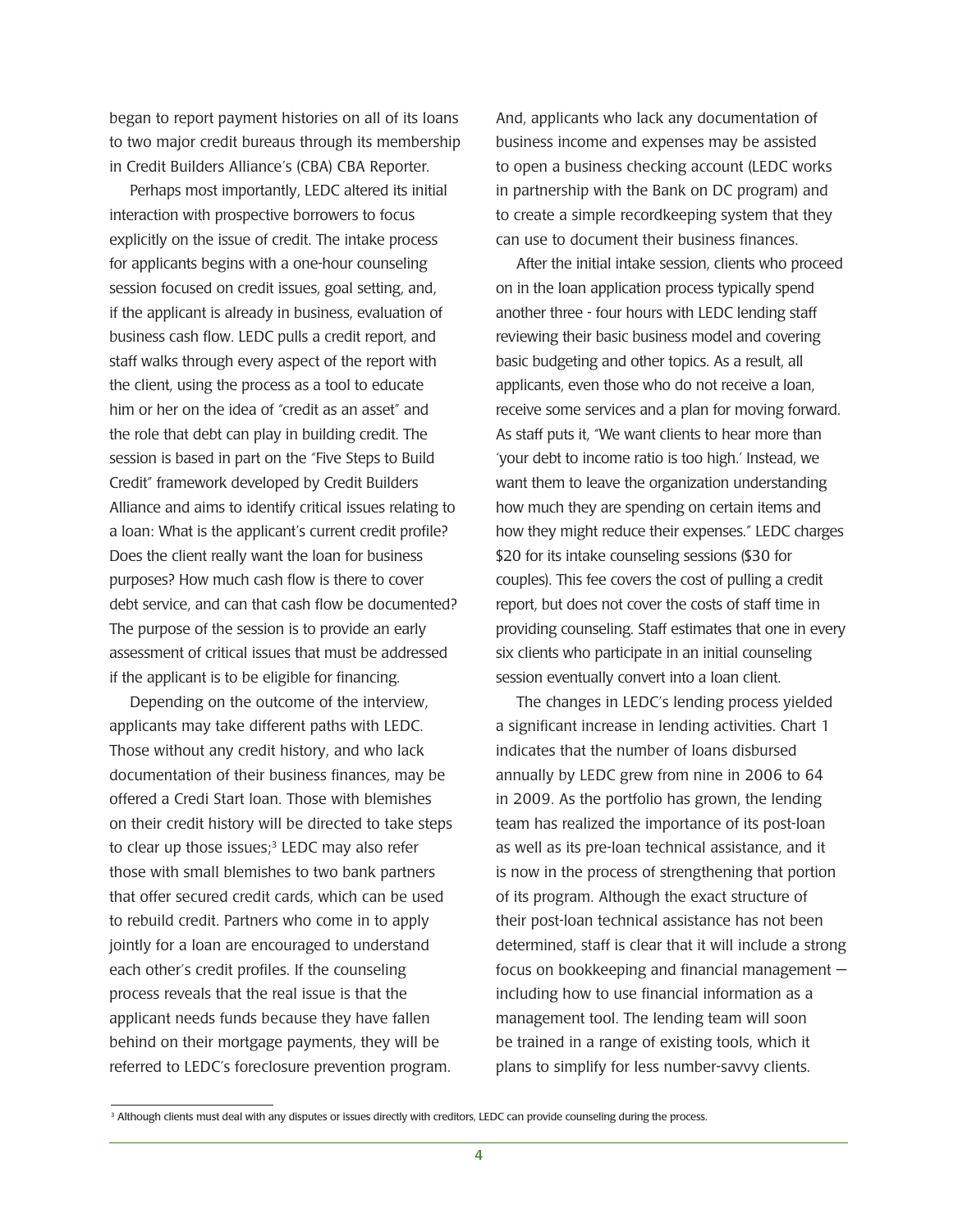

LEDC's portfolio quality has remained relatively strong despite both its recent growth and current economic conditions – two factors that often lead to spikes in delinquency and default rates if a program does not have sufficient infrastructure in place. The loan portfolio had an 8 percent default rate in 2009, with losses so far in 2010 running about 2 percent. This is not to say that there have not been challenges. LEDC's loan clients are challenged by declining sales, and many have issues with housing debt because of home equity loans or adjustable rate mortgages. The organization has also experienced an increase in clients who have declared bankruptcy but, at present, are continuing to pay on their loans from LEDC. Staff is cautious, recognizing that there are still a lot of unknowns in the portfolio, and they are looking to add additional controls and identify the best way to work with clients who are

experiencing payment problems. However, they also believe that the relationships they have built with clients in the pre-loan counseling process have helped to support clients' willingness to work with LEDC when they have encountered difficulties.

As it has pursued and achieved growing loan volume, LEDC has determined that its goal is to balance growth with quality. Its goal for 2010 is to make 80 loans – a modest increase over 2009 – but that goal is tempered with the realism that the current economic context brings challenges. Although LEDC wants to reach more clients, staff also wants to ensure that they can provide clients with quality technical assistance, training and counseling services after a loan is made, with the goal of growing and stabilizing its clients' businesses. They believe that an approach to lending that incorporates a focus on credit building and financial management,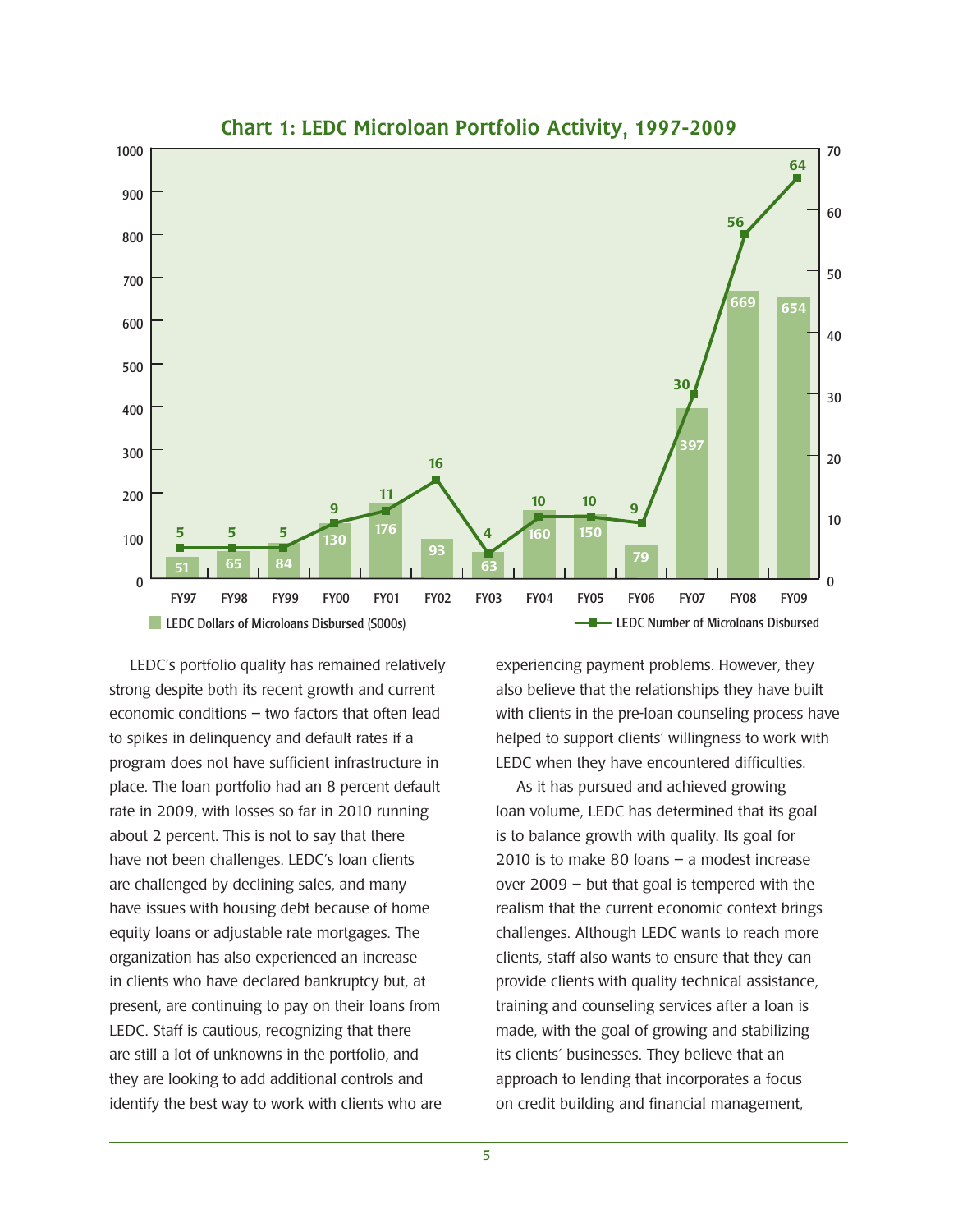both prior to and after the loan is made, supports both goals – by providing needed services to clients who are not credit-ready when they first come to the organization, setting a stage for strong repayment, and by building skills that will lead to clients' ultimate success in business.

# Financial Education and Credit Building within LEDC's Business Development Services

LEDC's business development services are evolving as the organization is developing and growing its lending efforts. Financial skill building has historically been a core component of LEDC's business development services (BDS) and will continue to be so in the future. However, as it strengthens its focus on credit building, staff is considering how best to integrate those services within its broader BDS offerings. The organization is also re-examining its BDS offerings after making some structural changes regarding the relationship between its BDS and its lending program. As a result, the specific financial education and credit-building components in LEDC's business development services will likely change over time.

LEDC's BDS include a mix of training and technical assistance offerings (see Table 1). The entry point for new clients is its "How to Start a Business" workshop, which is offered twice a week in both Washington D.C. and at LEDC's office in the Maryland suburbs. Credit is one of the topics addressed in this session as part of the discussion on how to access financing for a business. Staff leads participants through a discussion of credit and credit reports and encourages clients to begin to address any issues with their credit report and history right away, so that they are able to access financing when their business is ready. Staff finds that this early attention to credit benefits both them and the client. In the past, consultants might work with a client to complete a marketing plan only to find that they could not secure the needed financing due to outstanding credit issues.

Clients who complete the "How to Start a Business" class and want to continue to work on their businesses can enter LEDC's core training program, "Emprendedores en Accion." The 30 hour class is targeted toward Spanish-speaking clients in the pre-business stage and takes them through an array of modules  $-$  such as establishing a target market, marketing strategies, and accounting basics  $-$  to help them build skills and vet their business ideas. The course uses the Primer Paso curriculum, which staff is now working to modify to make it more experiential. Non-Spanish speaking clients are referred to other organizations such as SCORE and Small Business Development Centers (SBDCs).

LEDC has also placed a strong focus on recordkeeping and financial management in its BDS programming. Its experience – one that is common among microenterprise development organizations – is that poor cash-flow management skills hinder many of its clients from acquiring credit and/or successfully formalizing and growing their businesses. Both basic cash-flow planning (and how to effectively use a business bank account) and strong credit management relate to basic financial management and literacy skills. Training staff has responded to this common skill need by segmenting clients according to their readiness and/or sophistication level and providing relevant course content and materials to each client segment. Their targeted financial management offerings range from a simple accordion folder and notebook-based accounting system ("shoebox accounting") to trainings in Excel basics for Schedule C and Quickbooks (both basic and advanced).

Training staff has also found that, although clients need financial management skills, they rarely come to the organization asking for training or assistance in this area. As a result, staff has taken the approach of embedding this content within, or linking it to, other business development services that are in greater demand among clients.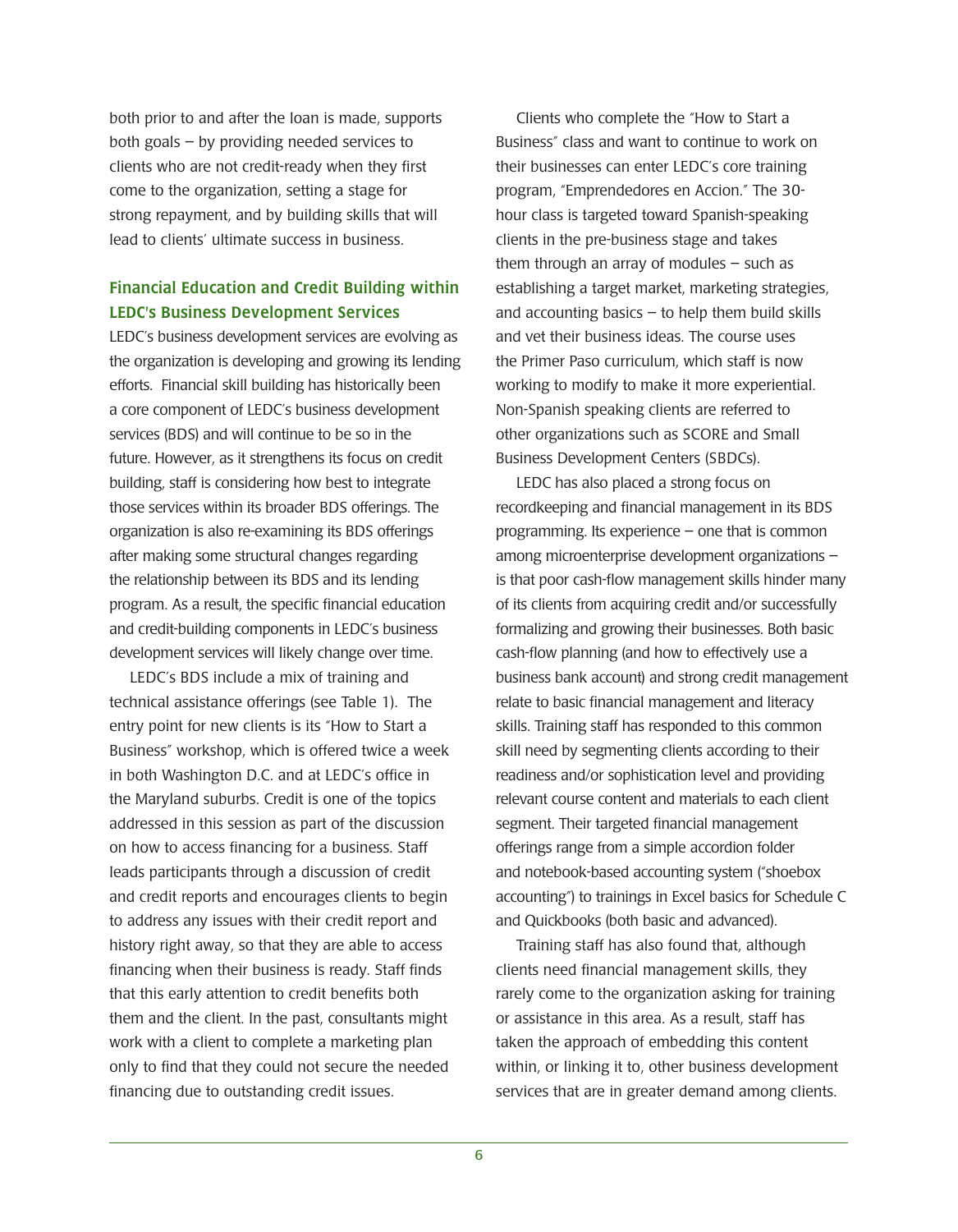# Table 1: LEDC Business Development Services

| <b>SERVICES</b>                                                                                                                                                                                                                                                                                                 | OFFERED                                                           |
|-----------------------------------------------------------------------------------------------------------------------------------------------------------------------------------------------------------------------------------------------------------------------------------------------------------------|-------------------------------------------------------------------|
| Como Empezar Un Negocio/How to Start a Business: 2-hour class                                                                                                                                                                                                                                                   | Twice weekly                                                      |
| Emprendedores en Accion/Entrepreneurs in Action: 30-hour<br>course using the Primer Paso curriculum                                                                                                                                                                                                             | Four times a year                                                 |
| One-on-One technical assistance and counseling in topics such as<br>business plan development, market analysis, balance sheet/financial<br>document preparation, Ioan packaging, assistance in dealing with<br>governmental institutions, and legal advice through partnerships with<br>local legal aid clinics | Depends on individual business<br>need and current staff capacity |
| Recordkeeping and Financial Management: workshops and<br>counseling for entrepreneurs at three different levels: "shoebox<br>accounting," Excel for Small Business and Quickbooks.                                                                                                                              | Varies; usually four times per year                               |
| Local First Campaign: facilitate business alliances to promote<br>buying from local businesses                                                                                                                                                                                                                  | Incubated initiatives that<br>will spin off                       |
| Storefront Improvement: specialized consulting on façade<br>improvement program for clients operating along key commercial<br>corridors; grant funds also available through a partnership with<br>the D.C. government                                                                                           | Ongoing                                                           |
| EITC Tax Preparation: LEDC partners with a free tax preparation<br>provider to serve self-employed individuals in its target markets.<br>LEDC provides translation and assistance in preparing materials<br>needed to file a Schedule C.                                                                        | Yearly during tax season                                          |
| Other BDS services: LEDC has also provided technical assistance<br>to set up a day-care cooperative and facilitates groups of<br>businesses looking to develop cooperative purchase agreements.                                                                                                                 | As needed                                                         |

For instance, they have increased demand for the recordkeeping and financial management trainings by offering free tax preparation services to selfemployed individuals. As Table 1 indicates, LEDC's tax preparation services are offered in partnership with another organization – Community Tax Aid (CTA) – that runs a major free tax preparation campaign. CTA volunteers and staff do the tax returns, and LEDC's role is to conduct outreach to its target markets (its primary focus is on

construction workers, cleaning companies and day-care workers), provide translation services (most of CTA's volunteers do not speak Spanish), and provide workshops and technical assistance to those who need assistance in pulling together the documentation required for completion of the Schedule C tax return. Similarly, its "Excel for Small Business" class is marketed as a way to build skills in the use of the Excel program; however, the content is built around a recordkeeping system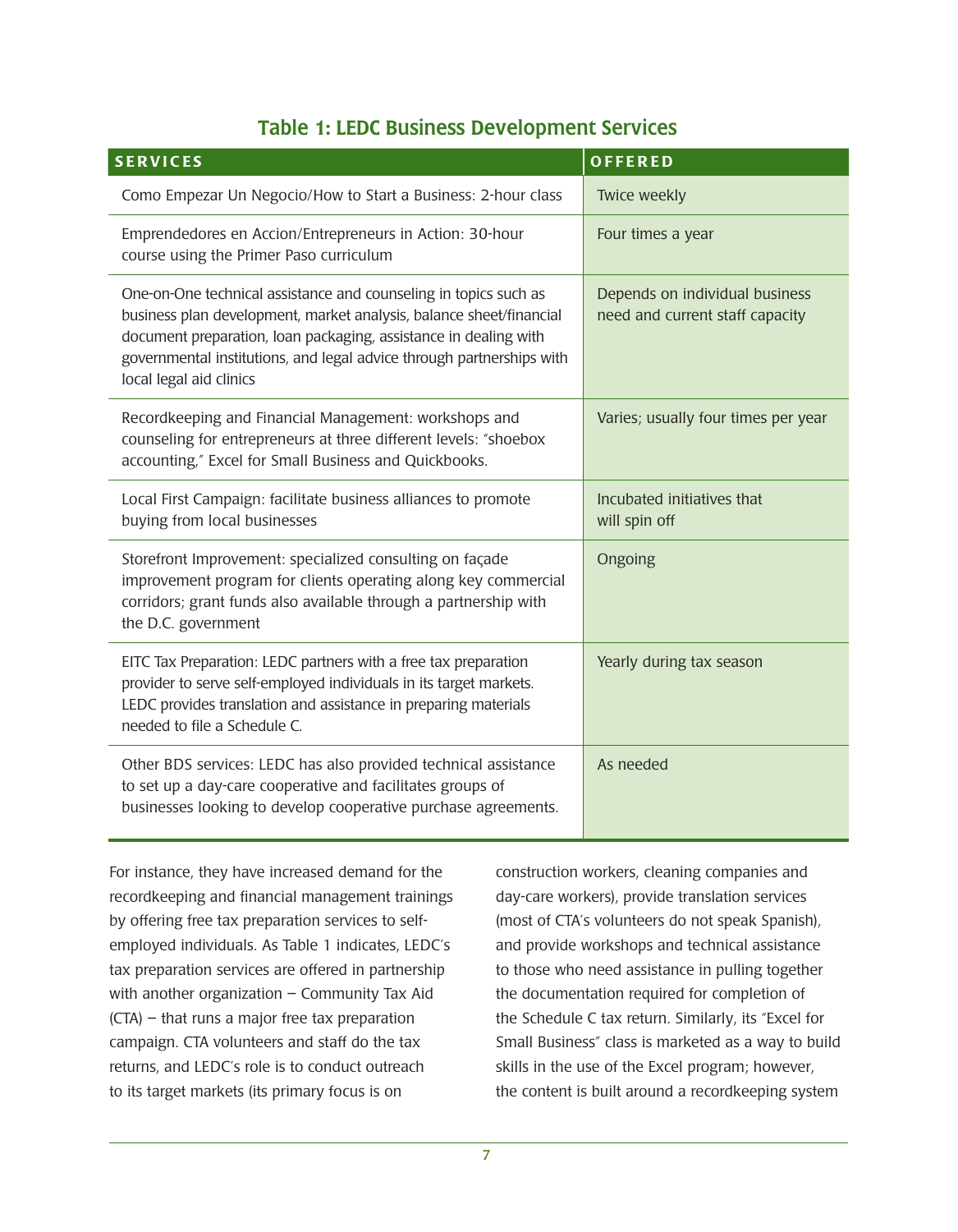and spreadsheet that reflects an income and expense statement consistent with the expense items included in a Schedule C tax return.

LEDC has used the tax preparation services to develop demand for and market its recordkeeping and financial management services. It has developed targeted marketing materials for these services aimed at those receiving or interested in the free tax preparation services. Typically, after clients recognize the challenges they face in pulling together documentation for the tax return, they realize the value of developing stronger recordkeeping systems. LEDC has found that participation in its recordkeeping and financial management services increases after tax time as a result of these cross-marketing efforts.

As LEDC is generating new demand for its credit-building and financial education services, it is thinking through the staffing implications. The organization's recent efforts to scale its lending, and to incorporate credit building into its lending process, led to a shift in staff from its BDS to its lending program. The BDS unit no longer has a staff member to deal with the demand for financial coaching that may emerge from its core workshops and training programs, as clients seek assistance in disputing items on their credit record or with other credit-related needs. The organization plans to hire a business coach who will be charged with this work – among other tasks. It is likely that the future will bring other changes to LEDC's BDS offerings and staffing.

#### Costs and Pricing

Because LEDC's financial education and creditbuilding services are largely embedded within its broader lending and BDS programs, it is difficult to isolate the costs and revenues associated with this aspect of its work. In its lending program, as noted previously, the organization charges \$20 for

On the BDS side, LEDC does charge fees for most of its courses. Fees for the "Emprendedores en Accion" (or business basics) class are about \$100 per client; Quickbooks classes run between \$100 and \$200. These prices cover some, but not all, of the costs involved in offering the courses. Staff's perspective on pricing is that, because the organization targets a fairly low-income population, its services will never be offered at break-even or profitable pricing levels. Their concern is to balance access with some level of cost recovery.

In addition to the direct staff costs involved in providing these services, LEDC has invested – and will continue to invest  $-$  in building its capacity to offer and improve its services in these areas. LEDC has contracted with Credit Builders Alliance to build its credit reporting services and to train staff in CBA's methodology regarding "Credit as an Asset." It also hired a consultant with expertise in CDFIs to help it develop its Credi Start loan program and will be leveraging SCORE volunteers to train LEDC lending staff in its financial management tools.

As much of LEDC's financial education and credit-building work is embedded within its core lending and BDS offerings, and because the cost recovery from these programs does

the one-hour counseling services provided to those interested in applying for a loan.<sup>4</sup> This fee covers the cost of pulling the credit report, but not the staff time associated with this session. In addition, most loan clients receive additional technical assistance before the loan is made (staff estimates three - four additional hours per client); some of this may be credit related but some may not. Clients who receive a loan pay a 3 percent closing fee; staff estimates that these fees cover the cost of providing pre-loan technical assistance to the one in six clients who eventually progress to a loan, but not for the remaining individuals who receive some level of counseling.

<sup>4</sup> The fee is \$30 for couples.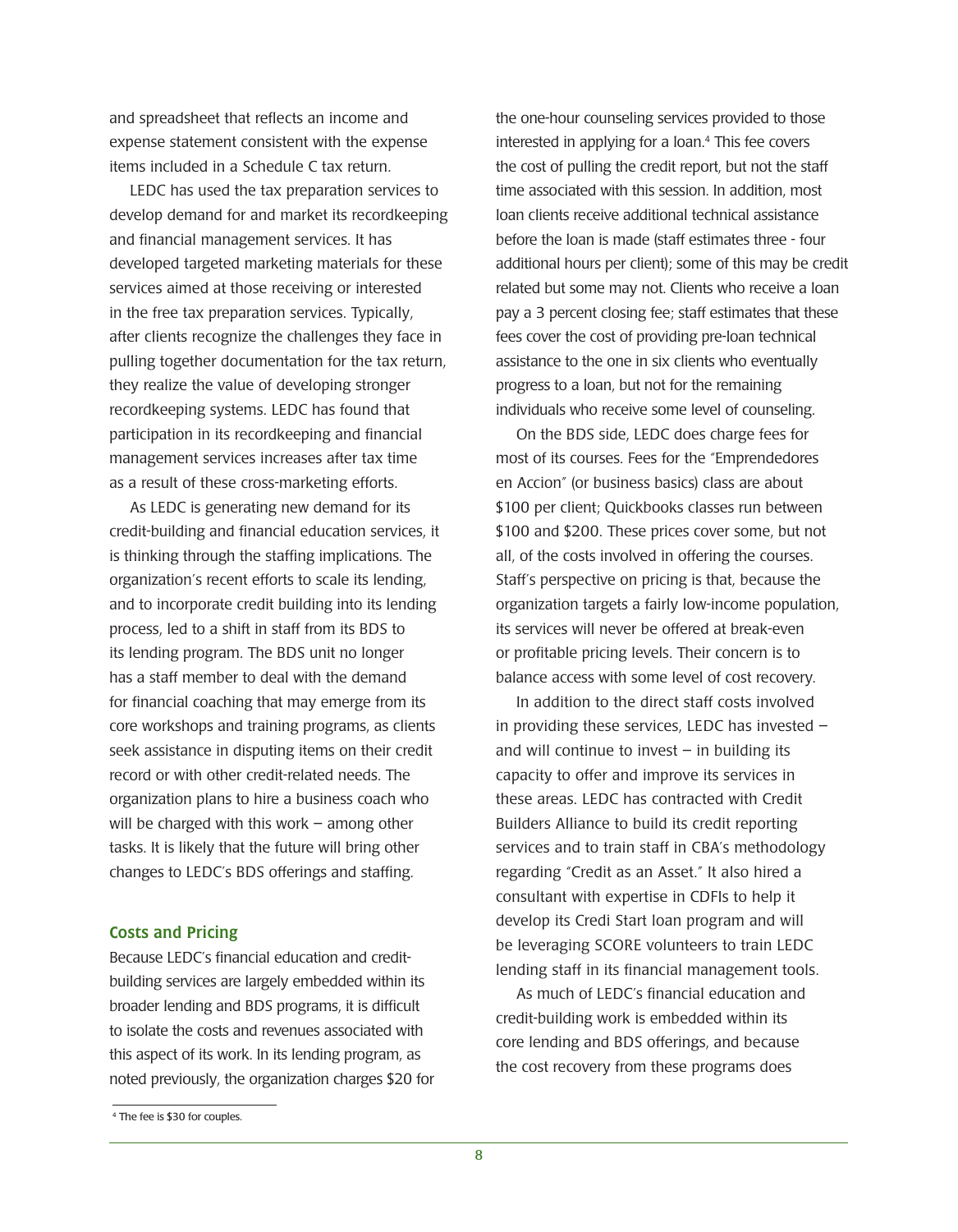not cover the full costs of providing them, it is clear that these services are subsidized by external funding sources. LEDC has not, to date, raised dedicated funds to support the financial education and credit-building components of its small business services; rather, these activities are supported by funders interested in the overall wealth-building goals of the organization.

# New Directions

In 2010, LEDC embarked on a strategic planning process and the implementation of new initiatives that will have implications for its work in financial education and credit building. The reworking of LEDCs small business services – both BDS and lending – around the core notion of credit building is now informing the overall organization's strategic planning. LEDC is examining its approach to financial education across the full spectrum of its work, with an eye to evaluating how much consistency in approach is needed across its various programs, especially homeownership and its new social venture, the Community First Financial Center (described below), to gain efficiencies and/or see higher impact returns among its client base.

LEDC is also working in 2010 to improve its process for tracking and evaluating the outcomes of its work in credit building and financial education. On the lending side, LEDC recently began tracking the credit scores of its clients to determine how they have changed after clients receive a loan. This year, in addition, the organization is having interns work with clients to review their personal and business balance sheets to determine whether the loan and the financial education have improved their overall financial situation, in terms of reducing debt and increasing net worth. On the BDS side, the process of tracking outcomes from

financial education and credit-building services is less formalized, although the organization has begun to track business skills and knowledge over time. Staff also notes that they have seen improvements in credit reports and scores as a result of financial coaching and counseling.

LEDC has also recently launched a new social enterprise that, while currently distinct from its small business and microenterprise services, will hopefully eventually build volume for those services. The Community First Financial Center (CFFC), located in a retail space next door to LEDC's Wheaton, Md. location, offers financial services such as remittances, check cashing, money orders, phone cards and bill pay services to help meet the financial liquidity needs of lowto moderate-income underbanked individuals in the Washington metropolitan area. These services are offered at competitive rates and with transparent pricing, as LEDC is positioning itself as the neighborhood's non-predatory provider. The business plan includes looking at "incentivized programming" through which clients could receive benefits, such as priority access and discounts, for example, if they take advantage of one-onone financial literacy training offered by CFFC or participate in a financial literacy class. Although Community First is a very new venture for LEDC, the organization hopes to add more financial education elements to complement its product offerings, and to graduate clients to its wealth-building service offerings (affordable housing, homeownership and small business development services).

# The Role of Financial Education and Credit Building in Scaling Microenterprise Services: Lessons from the LEDC Experience

After significant expansion of its microenterprise and small business programming, driven largely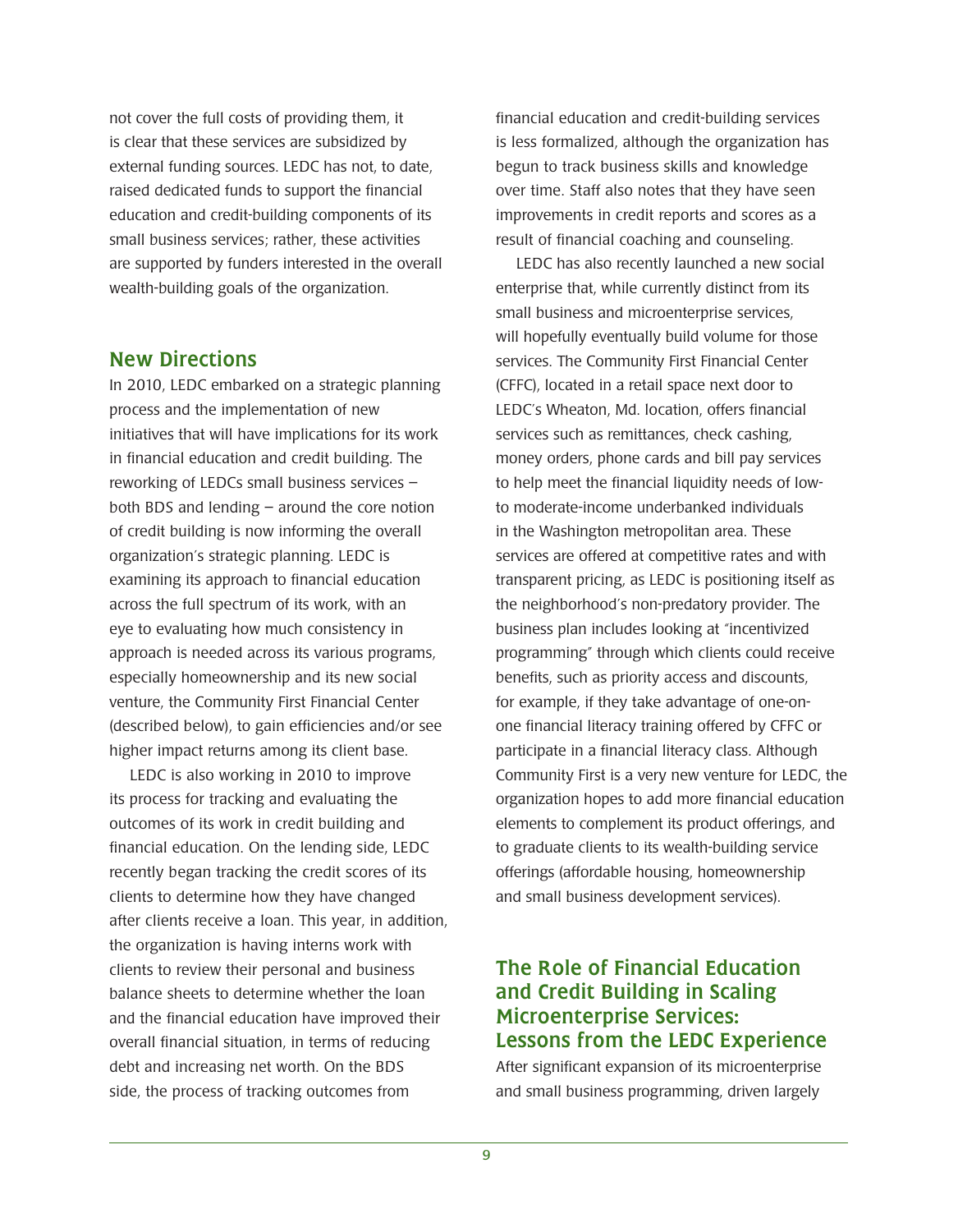by growth in its loan portfolio, LEDC is taking a more measured approach to scale. Rather than focusing on increasing the number of loans made in the short-term, the organization is restructuring both its BDS and its lending services with two ends in mind: first, to ensure that, as the organization grows its loan portfolio, clients have the skills necessary to manage debt and their businesses in the long-term, and second, to ensure it meets the needs of the immigrants and informal business owners that comprise its historic target market and are central to its mission. As it weighs the pace of growth that best supports the organization's mission, LEDC is finding that financial education and credit-building services are central both to its recent growth and to its future path. What follows are the lessons gleaned from LEDC's experience in providing financial education services.

### *Link financial education and credit-building services to key business needs.* Although more

individuals are recognizing the importance of credit and financial management, LEDC's experience is that most clients come to them not to build financial knowledge, but to address key business issues: they want to start a business, borrow money, file their taxes (and claim the Earned Income Tax Credit), or increase their sales. As a result, its financial education and credit-building services are, for the most part, embedded within its other services – as part of its loan process, its introductory workshops and its core business training program.

#### *Leverage a 'teachable moment' to build credit and*

*financial skills.* Linking financial education and credit building to critical business needs improves the effectiveness of these services by creating a clear motivation to build skills and change behavior. LEDC's experience is that clients are more likely to

develop recordkeeping skills and systems, access savings or credit card products, or to address issues in their credit reports when motivated with the desire to get a loan or to file their taxes. This finding mirrors those of several studies on financial education programming, which concluded that teaching financial literacy in the abstract or in the absence of a 'teachable moment' is largely ineffective in terms of retention of information, applied outcomes and behavior change.<sup>5</sup>

*Financial education and credit-building services support scale in lending by addressing client readiness to take on loans.* These services can play an important role in helping potential borrowers to address their weaknesses as loan applicants. LEDC's services provide tools for business owners who are operating informally to document income, for those without credit histories to take on and manage small amounts of debt, and for those with damaged credit to adjust and improve their credit reports. Rather than sending clients away with a "no," they can move them along the path toward a business loan.

# *Financial education and credit-building services can support scale in BDS by broadening an organization's product mix and creating opportunities to cross-sell.* One of the most costeffective means for institutions to scale is by finding ways to retain their customers over time. Many microenterprise organizations are seeking business development services that meet the needs of clients who advance beyond their core training programs. LEDC's recordkeeping and financial management classes are an example of products that fill this need by focusing on the needs of established businesses that need to build their skills in order to formalize and grow. In addition, the organization's cross-selling of these products

<sup>5</sup> For more information on related research findings, see Microenterprise Fund for Innovation, Effectiveness, Learning, and Dissemination (FIELD), *Financial Literacy and Credit-building Services Among Microenterprise Development Organizations* (Washington, D.C.: The Aspen Institute, 2010).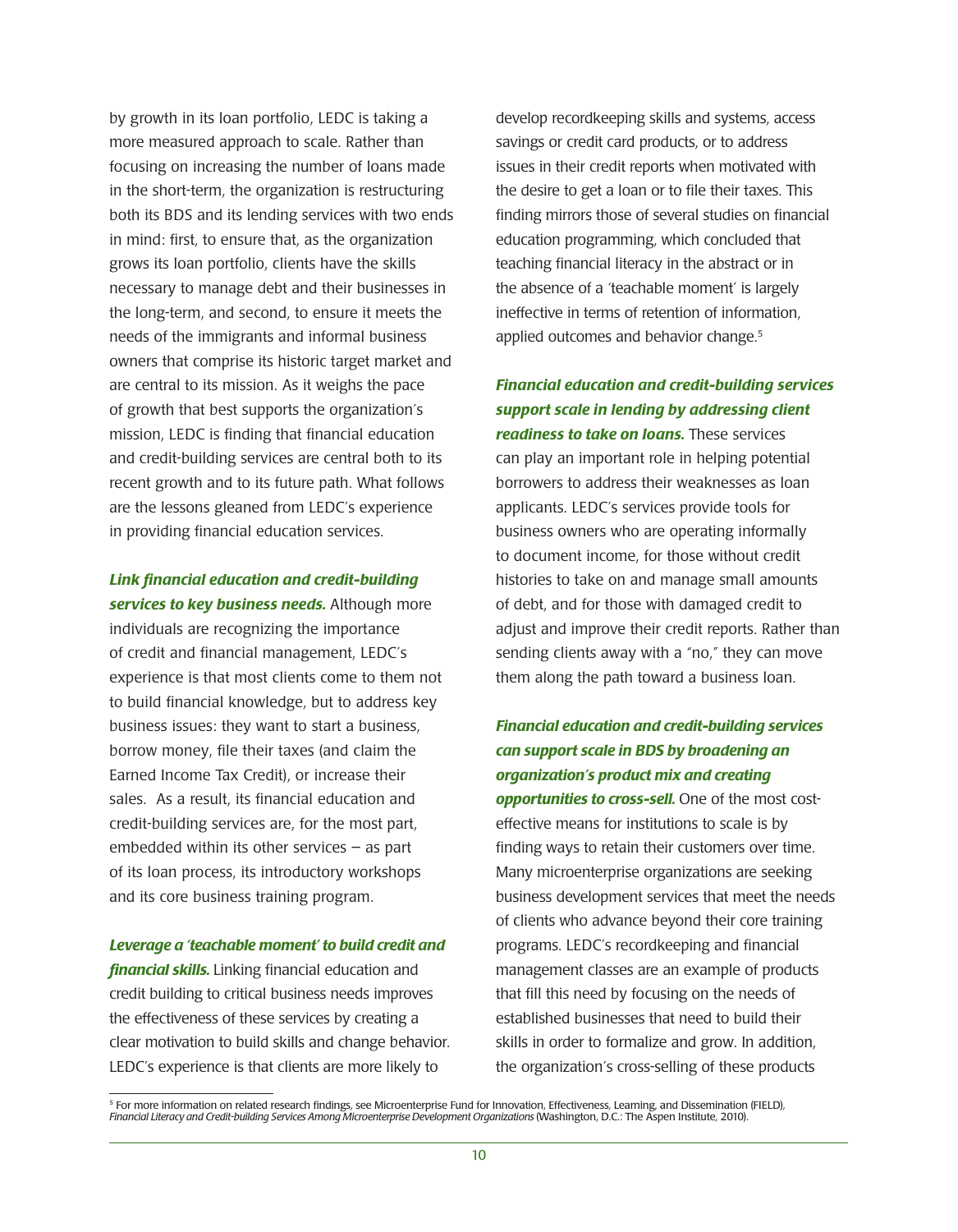to its tax preparation customers demonstrates the value that a diversified product base can bring to organizations seeking to scale their BDS.

#### *In developing content, look to balance standardization and customization.* There

is a plethora of financial education materials available in the marketplace. Using pre-existing content and materials promotes efficiency and standardization, both important ingredients to greater scale. On the other hand, research has shown that the most effective financial education services are those that are tailored to specific markets.<sup>6</sup> LEDC is balancing between standardization and customization by starting with pre-existing materials – such as the Primer Paso curriculum, the "Credit as an Asset" framework, and the SCORE financial management tools – and adapting or translating these to fit with its knowledge of its target market. It is also examining whether its clients would benefit from a more consistent approach to financial education across its entire range of programs (small business and other). Microenterprise organizations looking to add to or expand their financial education and credit-building programming should seek to learn from MDOs and other providers that have

successfully adapted curricula and materials targeted at the specific populations they serve.

#### *Measure both short-term and longer-term client*

**outcomes.** Part of LEDC's restructuring has involved thinking strategically about how to measure outcomes. As LEDC's Executive Director noted, "We're trying to move beyond only looking at the numbers and look at longer-term outcomes." By blending financial literacy counseling with an actionable step, such as the positive payment of a Credi Start loan, the establishment of a recordkeeping system, or the tracking of credit scores, LEDC has seen positive short-term changes in financial behavior among its client base. The use of interns to examine changes in debt levels and net worth as part of the organization's MicroTest outcomes data collection process will enable the organization to begin to assess longer-term outcomes.<sup>7</sup> Moving forward, LEDC plans to shift to a more robust management information system that will facilitate capturing in-depth and longer-term outcome measures based on logic models tied to each program. The models call for the organization to track long-term outcomes of changes in household income, owner's draw and business revenues, as well as job and business creation and movement out of poverty.

<sup>6</sup> Ibid.

<sup>7</sup> MicroTest is a performance measurement process for microenterprise organizations managed by FIELD. It includes an outcomes measurement process, in which members can conduct annual outcomes surveys of their clients.